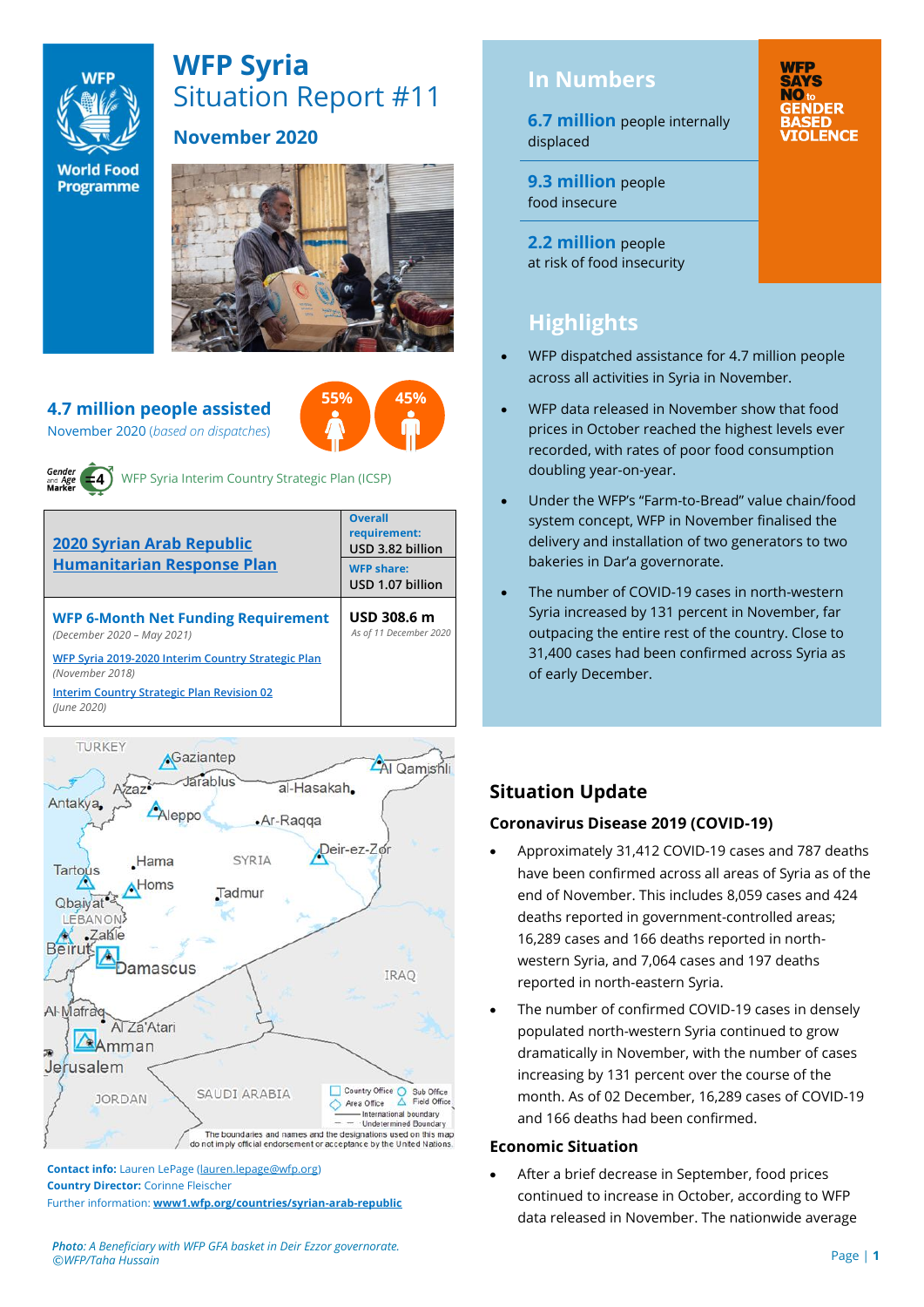price of the WFP standard reference food basket increased by five percent from September, reaching SYP 88,138 (approximately USD 70 at the current official exchange rate). This is the highest level ever recorded since WFP started collecting food price data in Syria in 2013.

• Concurrently, key food security indicators remain at critical levels, according to WFP mobile Vulnerability Analysis and Mapping (mVAM) data covering the month of October (released in November). Close to half (49 percent) of all households reported inadequate (poor and borderline) food consumption in October, a 44 percent increase since June 2020 and a doubling in the level of inadequate food consumption year-on-year.

#### **North-Western Syria**

- Violence and hostilities continued in north-western Syria in November. As a result, a limited wave of population displacement was reported from areas along the frontlines of southern Idlib governorate. In response, WFP in November assisted some 19,350 people with emergency food assistance through ready-to-eat rations in the affected areas. WFP has sufficient stocks of RTEs should the situation deteriorate further.
- At least seven people were killed and at least 27 others injured in two separate bomb explosions in Aleppo governorate on 24 November. In response, UN Resident Coordinator and Humanitarian Coordinator for Syria, Imran Riza, and UN Regional Humanitarian Coordinator for the Syria Crisis, Muhannad Hadi issued a [statement](https://reliefweb.int/report/syrian-arab-republic/united-nations-resident-coordinator-and-humanitarian-coordinator-syria-4) strongly condemning the attacks. There were no impacts on WFP or cooperating partner staff or operations.

#### **Southern Syria**

- In November, WFP finalised the delivery and installation of two generators to two bakeries in the towns of Jasim and Bosra El Sham (Dar'a governorate). The two bakeries will supply approximately 18,000 families (approximately 90,000 people) with bread daily. This work was carried out under the WFP's "Farm-to-Bread" value chain/food system concept, with the aim of reactivating the bread supply chain as a basic service to the food insecure population; boosting food security while contributing to social cohesion in vulnerable areas.
- Under the same concept, WFP, in cooperation with Première Urgence Internationale, is conducting rehabilitation works on one bakery in the town of Dar'a Al-Balad. Once the rehabilitation works are completed, the bakery will provide fresh bread to some 40,000 people daily.

#### **WFP Response**

- WFP dispatched humanitarian assistance sufficient for an estimated 4.7 million people across all activities in Syria in November.
- A total of USD 2.5 million in cash-based transfers (CBT) was distributed to 127,133 WFP beneficiaries across four activities: General Food Assistance (GFA-CBT pilot); School Feeding (support to out-of-school children); Malnutrition Prevention (support to pregnant and lactating women); and Livelihoods, Resilience and Social Safety Nets.
- In response to COVID-19, and under agreement with UNFPA, CBT top-ups at a total value of USD 843,600 were distributed, allowing the households of the 75,320 pregnant and lactating women (PLW) assisted by WFP to purchase hygiene items (benefitting some 376,600 people).
- As part of the Health Sector-led response to COVID-19 in Syria, WFP, in cooperation with the World Health Organization (WHO) had by the end of November provided food assistance to some 12,600 people in ten quarantine and seven isolation centres in Aleppo, Hama, Homs, Lattakia, Tartous, and Rural Damascus governorates. The project is funded through the Syria Country-Based Pooled Fund (CBPF).

#### **General Food Assistance (GFA) Programme**

- In November, WFP dispatched GFA sufficient for some 4.5 million people across all 14 Syrian governorates.
- Cross-border deliveries from Turkey accounted for 30 percent of the total WFP general food assistance dispatched. This includes food rations for some 1.35 million people areas of Idlib and Aleppo governorate inaccessible from inside Syria.
- Working with UNICEF, soap is included in all WFP GFA food rations.

#### **Livelihoods, Resilience and Social Safety Nets**

- WFP reached some 43,100 people under its livelihoods, resilience and social safety-nets-projects across Rural Damascus, Dar'a, Quneitra, As-Sweida, Homs, Hama, Lattakia, Tartous and Deir Ezzor governorates.
- As part of the COVID-10 response, WFP continue to make hygiene items available to beneficiaries of the Livelihoods and Resilience programme receiving CBT.

#### **School Feeding Programme**

- In November, WFP assisted 525,000 children with inschool provision of fortified snacks.
- WFP reached some 30,000 school children with fresh meals in Aleppo city in November.
- WFP supported 10,300 out-of-school children with food vouchers in Aleppo, Homs, Hama, Al-Hasakeh, Lattakia